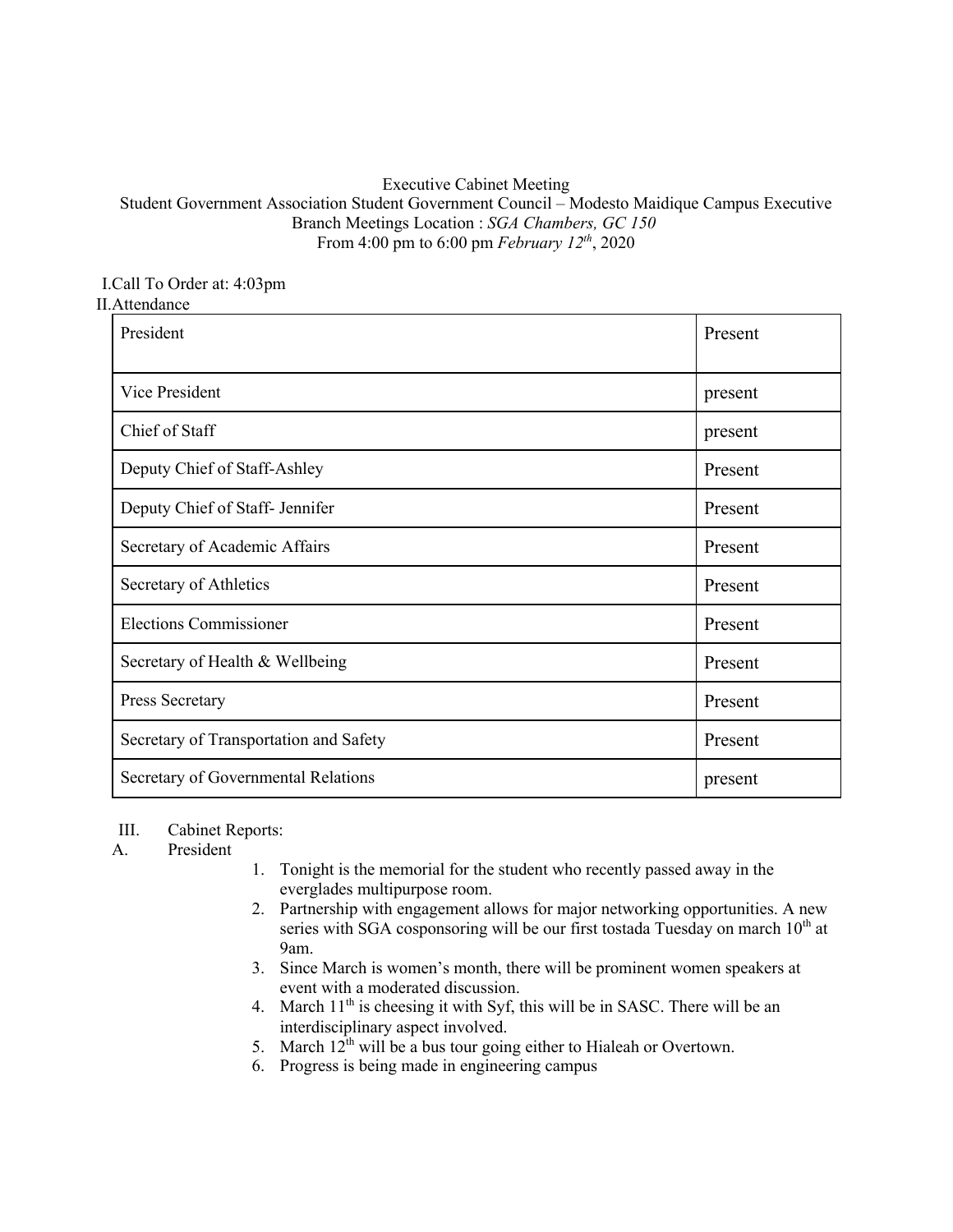- 7. President Rosenburg wants to have a discussion of freshman convocation and possibly refurbishing it due to the fact that students start at different semesters. I'm open to suggestions.
- 8. Orientation will be discussed next week so prepare and have thoughts ready.
- B. Vice President:
	- 1. We need a lot of help with recharge for finals/ preview is march  $2<sup>nd</sup>$
	- 2. Setup with be at 5:30 and the event starts at 6:30 and will end at 8:30
	- 3. The theme for this year is fairytales.
- C. Chief of Staff:
- D. Deputy Chief of Staff-Ashley:
	- 1. Promotional baseball t shirt photoshoot was a success
	- 2. Game will be on Friday and support would be appreciated.
	- 3. SGA Nametag suggestions for events to help with familiarity
	- 4. Status of press secretary application
- E. Deputy Chief of Staff- Jennifer:
	- 1. Over 300 student attended FIU day
	- 2. Almost all the giveaways were used
- F. Secretary of Academic Affairs:
	- 1. Career and talent reached out for resume workshop.
- G. Secretary of Athletics:
	- 1. Roar day was a success, many athletic sponsors came and over 1000 student attended
	- 2. At least two more basketball games and then baseball season will begin
	- 3. On valentines day, we plan on walking around with roses to help promote events.
- H. Elections Commissioner:
	- 1.  $4<sup>th</sup>$  info session was today, BBC has extended applications and MMC will need to as well.
- I. Secretary of Health & Wellbeing:
	- 1. Bringing financial wellness to seniors should be advocated especially since most will be entering graduate school, a meeting with Sabrina is requested.
	- 2. Yesterday at a meeting with the nursing senator it was found out that there is a certificate for recognizing different signs of human trafficking. Associate dean loved the idea
- J. Press Secretary:
- K. Secretary of Sustainability:
	- 1. Met with Amelia about arboretum yesterday
	- 2. First 5 arboretum projects were talked about today at another meeting.
	- 3. World water day still needs straws and bottles
	- 4. Beginning of production for flyers in world water day
- L. Secretary of Transportation and Safety:
	- 1. Certain events in march will be done in partnership with engagement.
- M. Secretary of Veterans Affairs:
	- 1. Financial wellness workshop on FIU day was a success.
	- 2. Meeting with Dr SeSamtis on Friday for the future of the VMA.
	- 3. Student veterans of America asked if we could donate sunglasses for pride events. A meeting on Friday will clarify exactly how many.
- N. Secretary of Governmental Relations:
	- 1. Fiu day had a great turnout, march 23rdis women in politics event. It will be in a roundtable fashion which will help keep it intimate. Meeting with FIU lobbyists for further legislation connection
- O. Graduate Secretary: